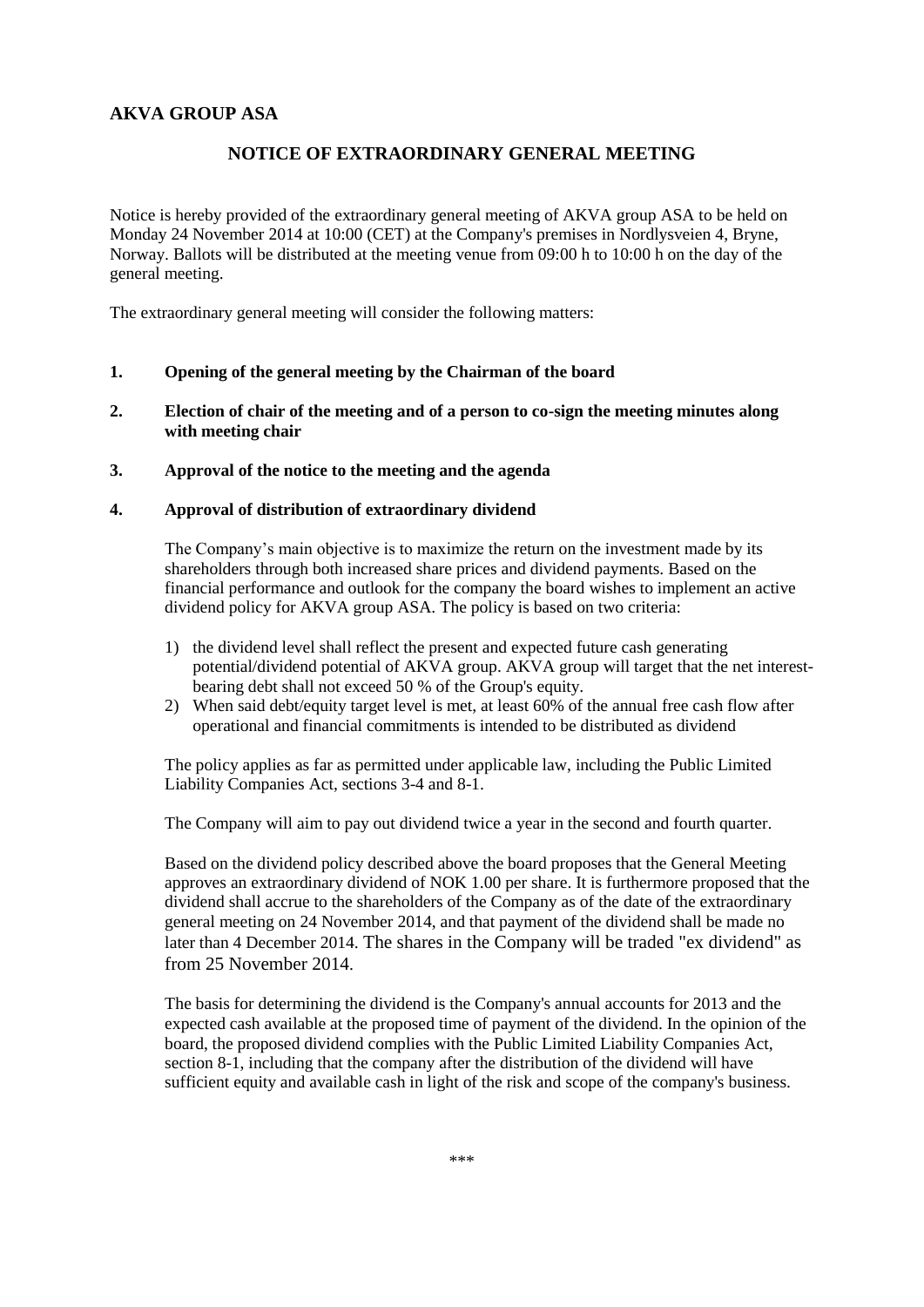#### **The shares of the company and the right to vote for shares**

The company's share capital is NOK 25,834,303 divided into 25,834,303 shares. Each share is entitled to one vote.

Each shareholder has the right to vote for the number of shares owned by the shareholder and registered on an account in the Norwegian Central Securities Depository (VPS) belonging to the shareholder at the time of the Extraordinary General Meeting. If a shareholder has acquired shares and the share acquisition has not been registered with the Norwegian Central Securities Depository (VPS) at the time of the Extraordinary General Meeting, voting rights for the acquired shares may only be exercised if the acquisition is reported to VPS and proven at the Extraordinary General Meeting. In case of ownership transfer, the parties may agree that the seller can exercise the shareholder rights until the rights have been assumed by the acquirer.

Voting rights on shares registered in VPS accounts belonging to custodians, cf. the Public Limited Liability Companies Act § 4-10, may, from the company's point of view, not be exercised either by the beneficial owner or the custodian. However, the beneficial owner of the shares may exercise voting rights if he proves that he has taken the necessary actions to terminate the custodianship of the shares and that the shares will be transferred to an ordinary VPS account in the name of the owner. If the owner can prove that he has initiated such measures and that he has a real shareholder interest in the company, he may, in the opinion of the company, vote for the shares even if they are not yet registered in an ordinary VPS account.

### **The shareholders' rights**

A shareholder cannot demand that new items are added to the agenda when the deadline for such request has expired, cf. § 5-11second sentence of the Public Limited Liability Companies Act.

A shareholder has the right to make proposals for a resolution regarding the items which will be considered by the General Meeting.

A shareholder has the right to require the members of the Board of Directors and the General Manager to provide necessary information to the General Meeting that may influence the approval of the extraordinary accounts and the extraordinary report, items which have been presented to the shareholders for decision, the company's financial position, including information on other companies in which the company participates, and other items to be considered at the Extraordinary General Meeting, unless the information requested may not be disclosed without causing disproportionate damage to the company.

If additional information is necessary, and an answer cannot be given at the Extraordinary General Meeting, a written answer shall be prepared within two weeks from the date of the Extraordinary General Meeting. Such answer shall be available to the shareholders at the company's premises and be sent to shareholders requesting the information. If the answer is considered material for evaluation of the circumstances mentioned in the previous paragraph, the answer should be sent to all shareholders with known address.

#### **Registration of attendance to the Extraordinary General Meeting**

Shareholders who wish to participate at the Extraordinary General Meeting, either in person or by proxy, must complete and submit the attached attendance form or the attached form of proxy, to AKVA group ASA, v/ Rita Irene Hansen-Våland, Post box 271, Nordlysveien 4, 4349 Bryne and by fax (+47) 51 77 85 01. In case the shareholder is a legal entity, a certificate of registration must accompany the attendance form. Otherwise, the shareholder must bring a certificate of registration to the General Meeting. We kindly request that the attendance form is received by AKVA group ASA no later than Friday 21 November 2014, at 12:00 h local time at Bryne.

### **Proxy**

A shareholder, who is not present at the general meeting in person, may grant proxy to a nominated proxy holder. Any proxy form not naming any particular proxy holder will be deemed given to the chairman of the board or a person designated by him. Enclosed with the Notice of extraordinary general meeting is a form for granting proxy. We kindly ask you to send the proxy by post to AKVA group ASA, v/ Rita Irene Hansen-Våland, Post box 271, Nordlysveien 4, 4349 Bryne and by fax (+47) 51 77 85 01. In case the shareholder is a legal entity, a certificate of registration must be enclosed to the form of proxy. Online registration of proxy with voting instructions is not possible.

Shareholders may also grant proxy with voting instructions. A separate proxy form for such detailed voting instructions is enclosed with the Notice of extraordinary general meeting. Proxy with voting instructions should be sent by post AKVA group ASA, v/ Rita Irene Hansen-Våland, Post box 271, Nordlysveien 4, 4349 Bryne and by fax (+47) 51 77 85 01.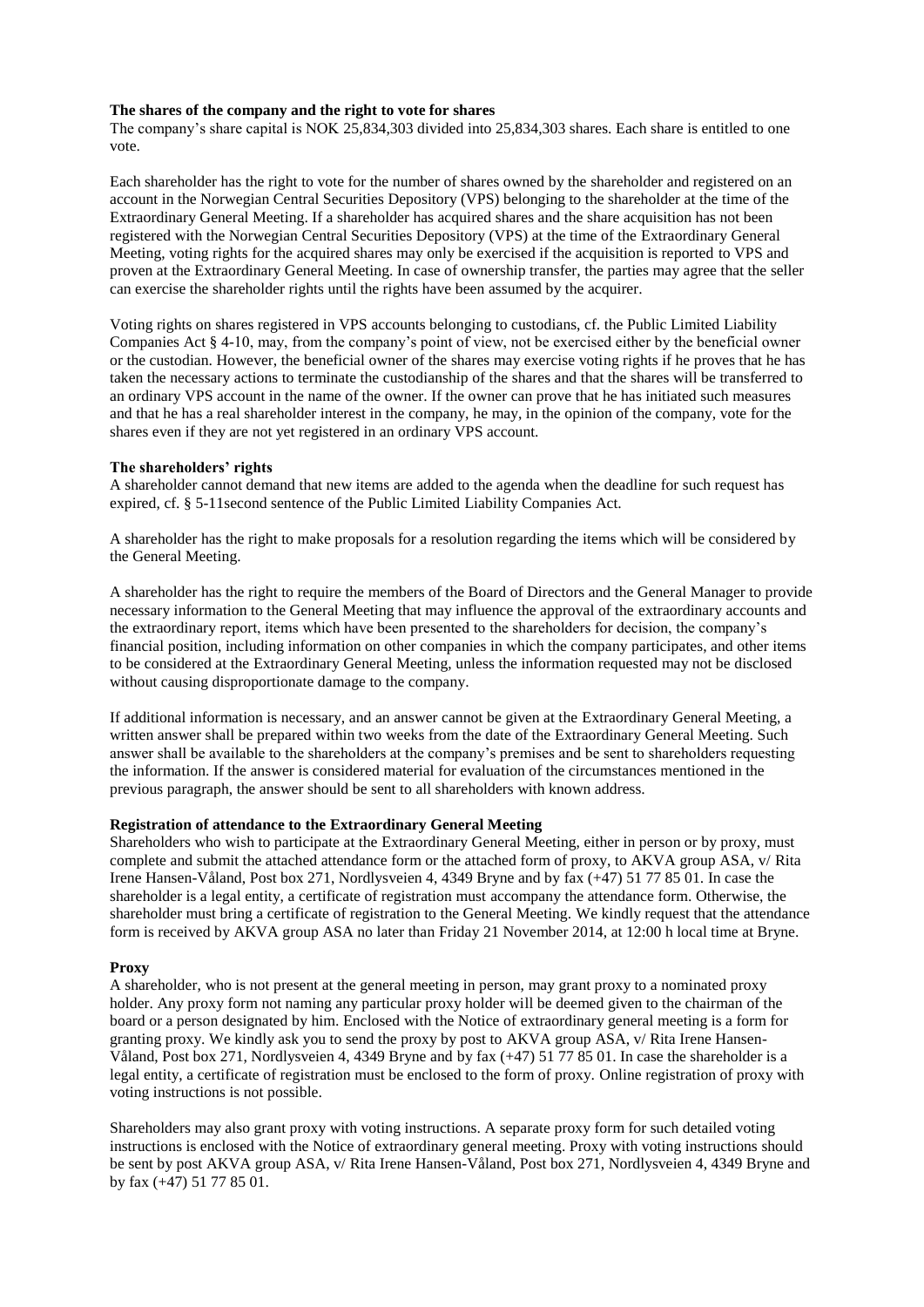We kindly request that all proxies, with and without instructions, are received by AKVA group ASA no later than Friday 21 November 2014, at 12:00 h local time at Bryne. Proxies not received by the company within the deadline, must be presented at the general meeting in original (**accompanied** by a certificate of registration if the shareholder is a legal entity).

#### **Documents and proposals for resolutions**

In accordance with the article 8 of Articles of Association, documents which shall be considered at the general meeting are displayed on the company's website at [http://ir.akvagroup.com/investor-relations/general-meeting,](http://ir.akvagroup.com/investor-relations/general-meeting) and are consequently not distributed together with the notice. Nevertheless, each shareholder has the right to have the documents sent to him or her free of charge, upon request to the company. Shareholders may request the documents from the company by e-mail rihvaaland@akvagroup.com or by post to AKVA group ASA, v/ Rita Irene Hansen-Våland, Post box 271, Nordlysveien 4, 4349 Bryne.

\*\*\*

In accordance with section 5-12 (1) of the Norwegian Public Limited Liability Companies Act, the Chairman of the board, Hans Kristian Mong, will open the general meeting.

The Notice of the general meeting and additional information related to the general meeting is also available at the Company's website [www.akvagroup.no.](http://www.akvagroup.no/)

\*\*\*

## 30 October 2014 AKVA group ASA The Board of Directors

Enclosures: Notice of Attendance/Proxy form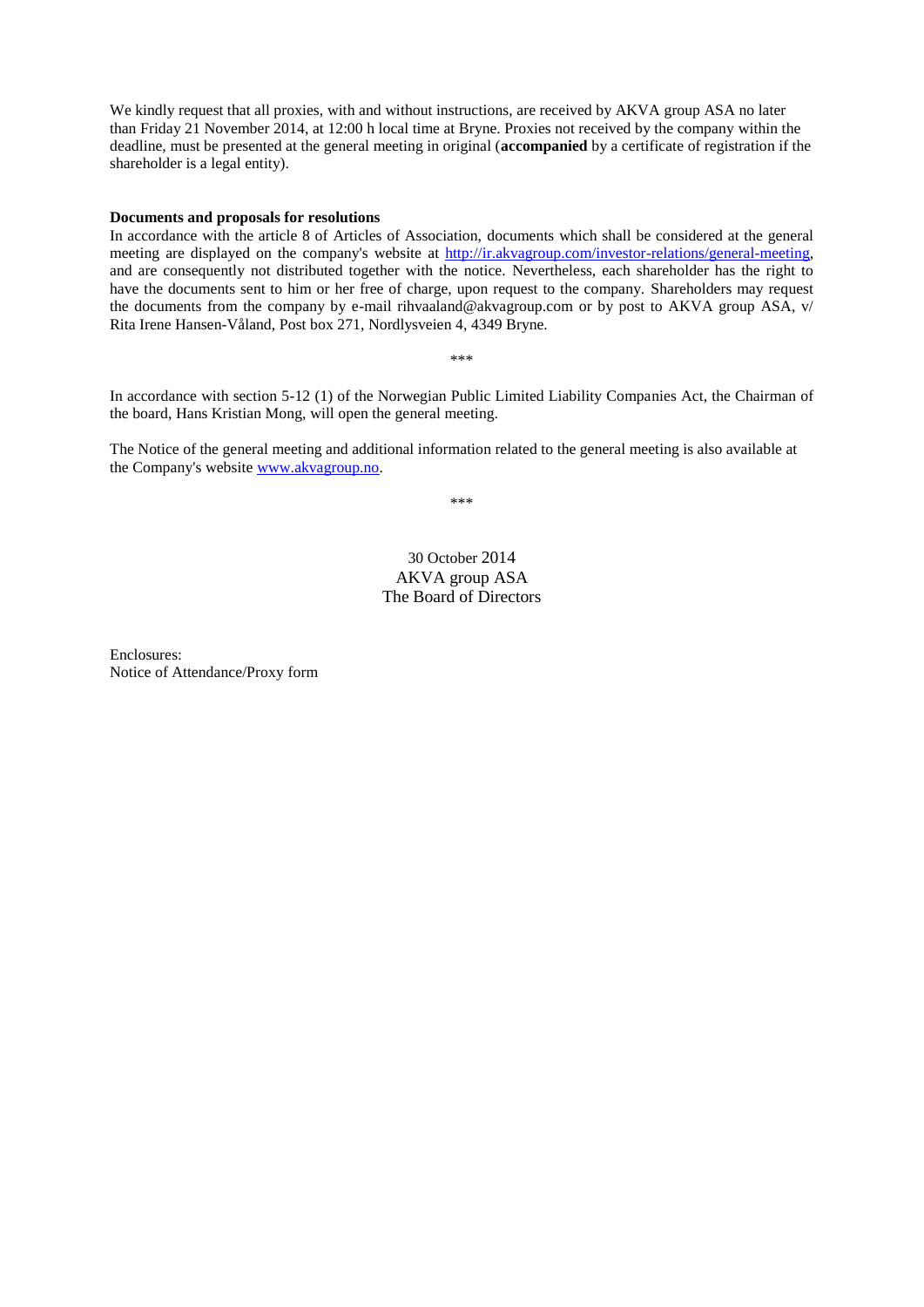#### **ATTENDANCE FORM, EXTRAORDINARY GENERAL MEETING**

*Shareholders who wish to attend the extraordinary general meeting of AKVA group ASA to be held 24 November 2014 at Bryne, must send this form by post to AKVA group ASA*, *v/ Rita Irene Hansen-Våland, Post box 271, Nordlysveien 4, 4349 Bryne and by fax (+47) 51 77 85 01. The attendance form should be received by AKVA group ASA no later than 21 November 2014 at 12:00 h local time, Bryne. In case the shareholder is a legal entity, a certificate of registration must accompany the attendance form.*

|            |   | In case the shareholder is a legal entity, it will be represented by:   |                                                                                                                   |  |
|------------|---|-------------------------------------------------------------------------|-------------------------------------------------------------------------------------------------------------------|--|
|            |   |                                                                         | Person who represents the entity                                                                                  |  |
|            |   |                                                                         | (to grant proxy, please use the form of proxy below)                                                              |  |
|            |   | extraordinary general meeting, 24 November 2014 at 10:00, and vote for: | (shareholders name in capital letters) will attend at AKVA group ASA's                                            |  |
|            |   | own shares                                                              |                                                                                                                   |  |
|            |   | other shares in accordance with enclosed proxy                          |                                                                                                                   |  |
| A total of | . | shares.                                                                 |                                                                                                                   |  |
|            |   |                                                                         |                                                                                                                   |  |
| Place/date |   |                                                                         | Shareholder's signature<br>(Sign only by own attendance. To grant proxy, please)<br>use the form of proxy below.) |  |

#### **PROXY FORM (WITHOUT VOTING INSTRUCTIONS)**

*This form of proxy is for proxy without voting instructions. A shareholder who wish to grant proxy with voting instructions, shall use the form on the next page. If you are not able to attend the extraordinary general meeting, a nominated proxy holder can be granted your voting authority. Any proxy not naming proxy holder will be deemed given to the chairman of the board or a person designated by him. In case the shareholder is a legal entity, a certificate of registration must accompany the form of proxy.*

*We kindly ask you to send the proxy form by post to AKVA group ASA, v/ Rita Irene Hansen-Våland, Post box 271, Nordlysveien 4, 4349 Bryne and by fax (+47) 51 77 85 01. The proxy should be received by AKVA group ASA no later than 21 November 2014 at 12:00 h.*

\_\_\_\_\_\_\_\_\_\_\_\_\_\_\_\_\_\_\_\_\_\_\_\_\_\_\_\_\_\_\_\_\_\_\_\_ (shareholders name in capital letters) hereby grants (tick of the right box, and fill out name of proxy, if applicable)

 $\Box$  The chairman (or a person designated by him).

□ \_\_\_\_\_\_\_\_\_\_\_\_\_\_\_\_\_\_\_\_\_\_\_\_\_\_\_\_\_\_

Name of self-nominated proxy holder (*Please use capital letters*)

proxy to attend and vote at the AKVA group ASA's extraordinary general meeting 24 November 2014 at 10:00 for my/our shares

\_\_\_\_\_\_\_\_\_\_\_\_\_\_\_\_\_\_\_\_\_\_\_\_ \_\_\_\_\_\_\_\_\_\_\_\_\_\_\_\_\_\_\_\_\_\_\_\_\_\_\_

Place/date Shareholder's signature